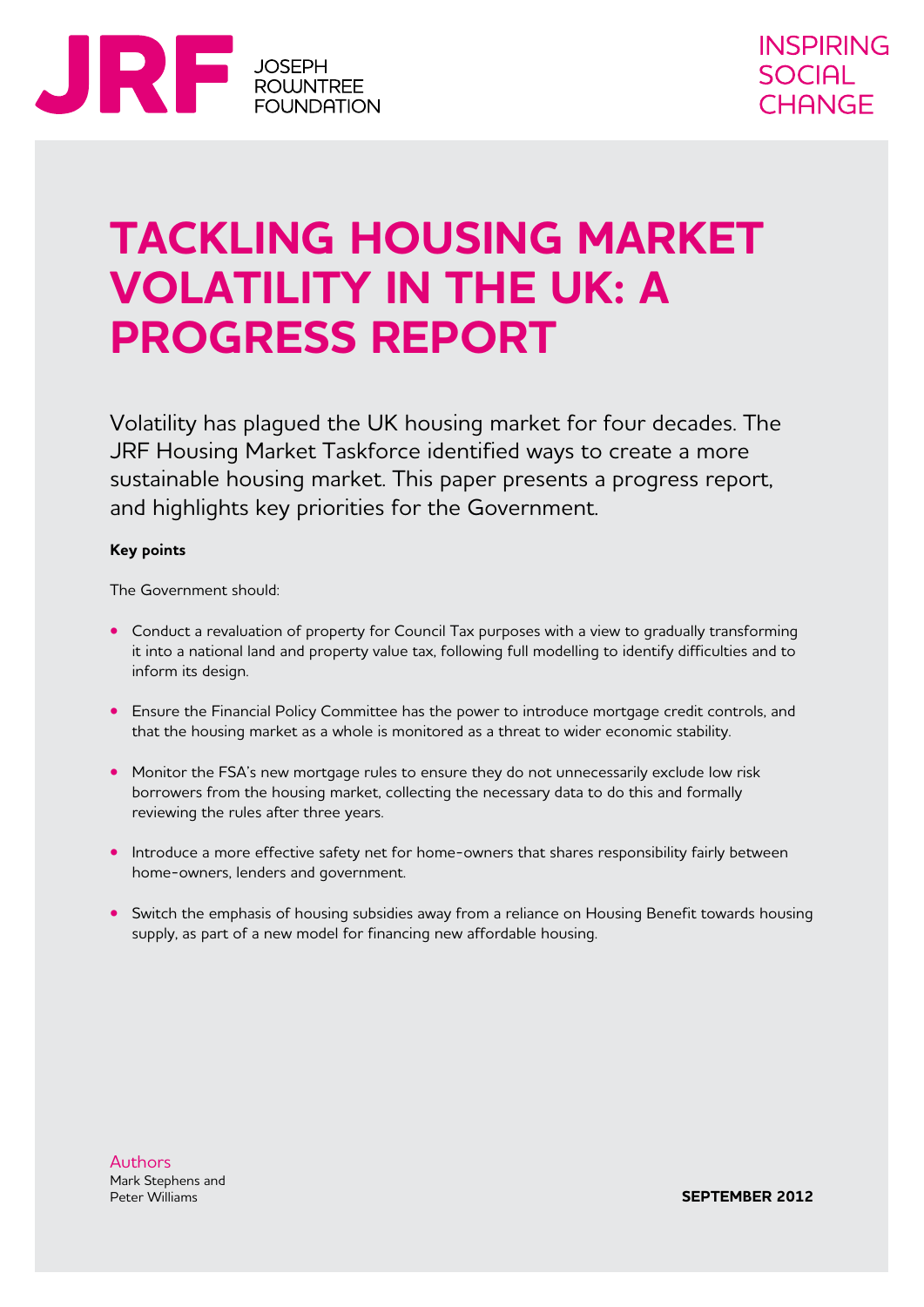## **Contents**

| Introduction                                                            | 03 |
|-------------------------------------------------------------------------|----|
| Tackling volatility in the long run: housing supply                     | 03 |
| Tackling volatility in the long run: conclusions                        | 06 |
| Tackling housing market volatility in the short run                     | 06 |
| Tackling housing market volatility in the short run: conclusions        | 08 |
| Protecting home-owners from the consequences of volatility              | 08 |
| Protecting home-owners from the consequences of volatility: conclusions | 10 |
| Developing alternatives to ownership                                    | 10 |
| Developing alternatives to ownership: conclusions                       | 12 |
| Overall conclusions                                                     | 13 |
| About this paper                                                        | 13 |
| <b>Notes</b>                                                            | 14 |
| References                                                              | 15 |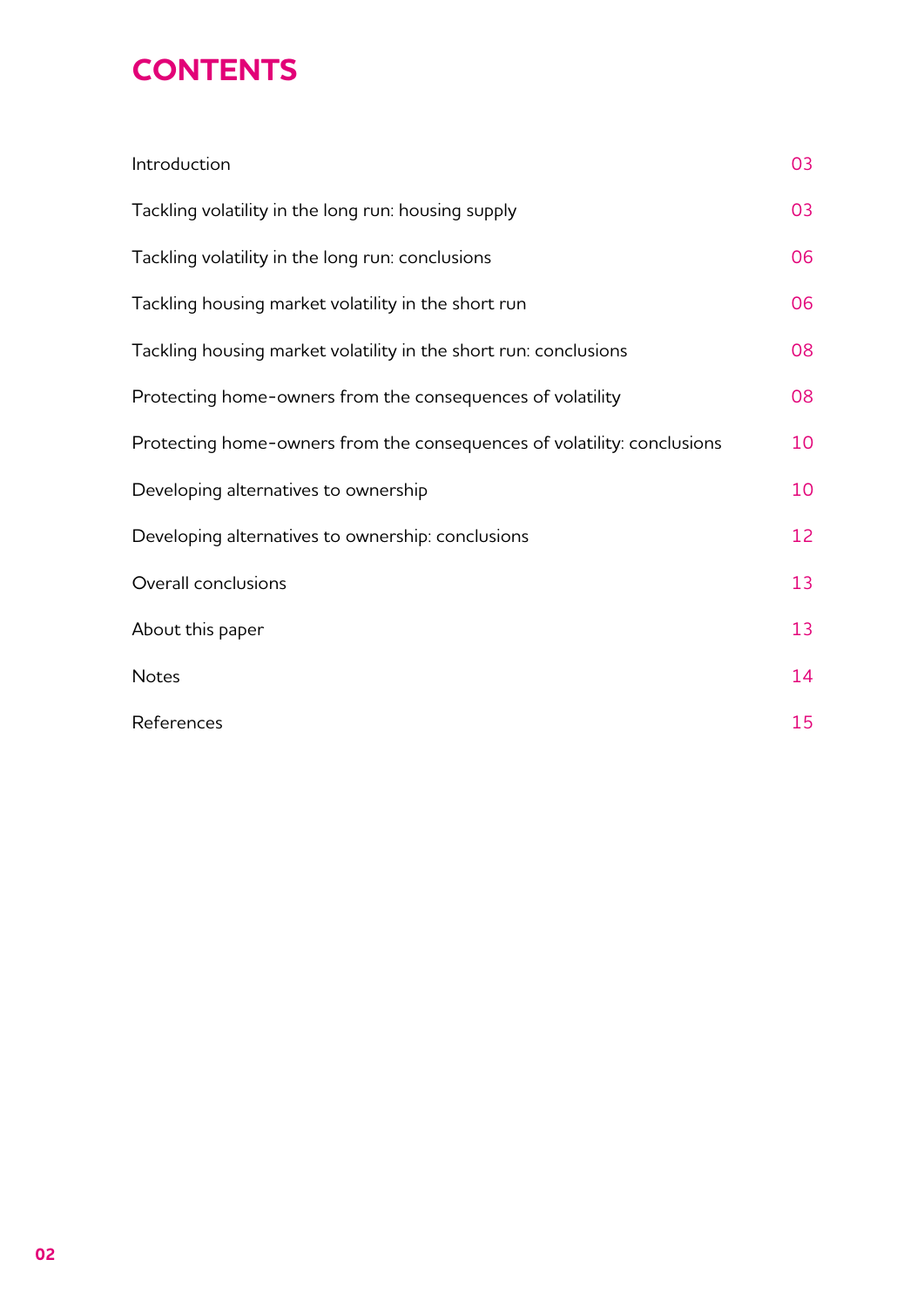# **Introduction**

This paper reviews recent policy developments and provides an assessment of the Government's progress in tackling housing market volatility. It outlines what has been achieved and what remains to be done. Tackling housing market volatility is the key to a socially sustainable housing market in which extreme house price fluctuation is avoided and vulnerable households are less exposed to the consequences of fluctuation.

The JRF Housing Market Taskforce was established in 2009 to identify credible and robust longterm policy options to address the root causes of instability in the housing market. The Taskforce's work took place over a period marked by rapid policy development and the aftermath of the credit crunch. Since the publication of the Taskforce report there have been several major policy initiatives, notably the national housing strategy and the new national planning framework. Policies in other areas continue to be developed, whilst a steady stream of ideas has flowed from various think tanks.

These are reviewed in the light of the Taskforce's *Tackling housing market volatility* report, published in May 2011. This concluded that housing market volatility could be tackled in four ways:

- In the long run, a sustained (year-on-year) increase in housing supply is needed to bring about a better balance between demand and supply. A shortage in supply creates a predisposition to house price inflation and unsustainable booms.
- Nonetheless, there will be a supply shortage for the foreseeable future, and as an asset market, housing is vulnerable to external shocks that can precipitate booms or busts. It is therefore important to develop instruments such as taxation that can better manage the house-price cycle – tackling housing market volatility in the short run.
- Consumers need better protection against housing market volatility. In the case of home-owners, enhanced financial capability and responsible lending should be combined with an improved safety net that distributes risks and responsibilities equitably between households, lenders and the Government.
- **•** Alternatives to home-ownership should be developed to provide longer-term secure accommodation at affordable prices for those people who do not wish to become home-owners, or who cannot safely do so.

The paper reviews each of these areas in turn.

For more Housing Market Taskforce publications, see www.jrf.org.uk/work/workarea/housing-markettask-force

## **Tackling volatility in the long run: housing supply**

The long-term failure to produce sufficient new housing on a year-on-year basis is a root cause of housing market volatility. Shortages create underlying upward pressures on house prices, and so help to establish the inflationary expectations that fuel unsustainable house price booms. The Taskforce suggested that radical changes in the planning and land use system might be required to lift output. However, at the time of publication, the short-run impact of the abolition of regional targets was a sharp reduction in planning permissions, while the new social housing model appeared to be optimistic.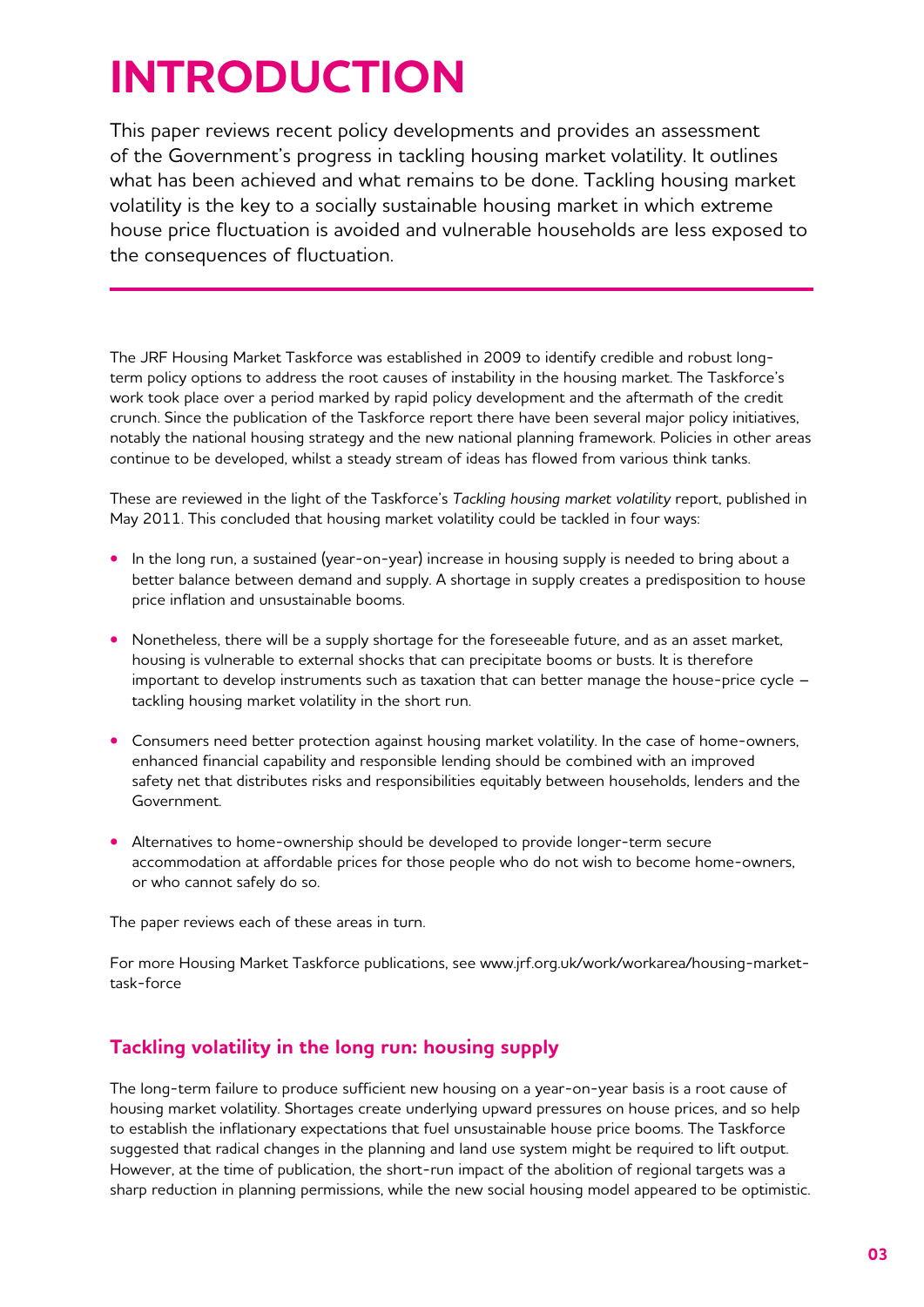#### New developments

Since the publication of the Taskforce report, housing supply has continued to fall well below the levels needed to meet underlying demand and the past backlog of unmet demand. Surveys continue to suggest that local authorities have been renegotiating and reducing planned outputs (NHF, 2010) and new supply in the affordable sector continues to fall far behind demand and priority housing needs.

#### *New Homes Bonus*

The New Homes Bonus (NHB) was introduced in April 2011 and is an important aspect of the Government's plans to increase supply. It provides financial incentives for local authorities to grant permission for new houses by allowing them to retain resultant additional council tax revenue for six years (see www.parliament.uk/briefing-papers/SN05724 for a valuable background briefing). However it has proved difficult to establish with any clarity what its real impact is (because the data collected is on a different year basis and a different set of sources to conventional housing supply data). The bonus is paid on any new homes being entered on the council tax register minus those removed.

The Year 1 cash payments for the NHB were announced in April 2011 at £199 million. The sums involved per authority are relatively modest – ranging from £200,000 to £4 million (see www. parliament.uk/briefing-papers/SN05954 for further details). The Government has recently announced that the NHB to be paid in 2012/13 will be £431 million, comprising £232 million for housing 'growth' in the period October 2010 to October 2011 and £199 million as the second instalment for Year 1 (DCLG, 2012a). The second year bonus is being paid on the basis of 137,000 new homes and 22,000 long-term empty homes coming back into use. It also included 61,000 new affordable homes (attracting an additional bonus of £21 million).

On the face of it, the figures suggest an increase in output, but given the concerns about whether the new system is being 'gamed' to secure the NHB bonus, as distinct from new homes, it is hard to be sure (see note 1). Certainly, there remains a mismatch between the numbers generated via NHB and the Department for Communities and Local Government's completions data. Annual housing completions at the end of September 2011 stood at 106,000, i.e. roughly in line with the October to October count for NHB, which is given as 137,000 homes. It has not been possible to reconcile these two sets of figures to date, and it would be helpful if DCLG clarified them.

However, it is clear that the output as measured by completions is some 50,000 units below the longterm average. On these trends, affordability will decline further and pressures on house prices will grow, so risking yet another damaging house price cycle.

#### *Planning reform*

There has been Government recognition of the need to increase supply in the long run. The planning system emerged as an inhibitor of economic growth in the Government's growth review. The National Planning Policy Framework (NPPF) is intended to increase supply in the long run.

The NPPF centres on a presumption in favour of sustainable growth, whilst aiming to simplify planning guidance. The proposals have, unsurprisingly, proved to be controversial but the final policy published on 27 March was generally welcomed, at least initially (DCLG, 2012b). Nonetheless, strong concerns remain around the brevity of the new planning regulations and whether replacing 1,000 pages with 70 will mean complex legal wrangles over the meaning of the new brief version and thus similar delays and uncertainty. The presumption in favour of sustainable development and how it might be defined and applied has been one of the most contentious areas, and it is not clear the new version is enough to stop numerous appeals. A greater emphasis is placed on the priority use of brownfield land in the final version, along with protection of the green belt and urban open spaces. Importantly, local authorities are under a duty to properly assess housing need and demand, though this will be subject to ongoing interpretation. It will take some time to see if the NPPF results in more homes.

#### *Housing strategy*

Meanwhile, the evidence from the house building industry's housing pipeline reports is that supply remains 'extremely weak' (HBF, 2011). Although builders have reported a strong end to 2011, there are still over 69,000 units on stalled sites (Housebuilder, 2012). It is therefore unsurprising that the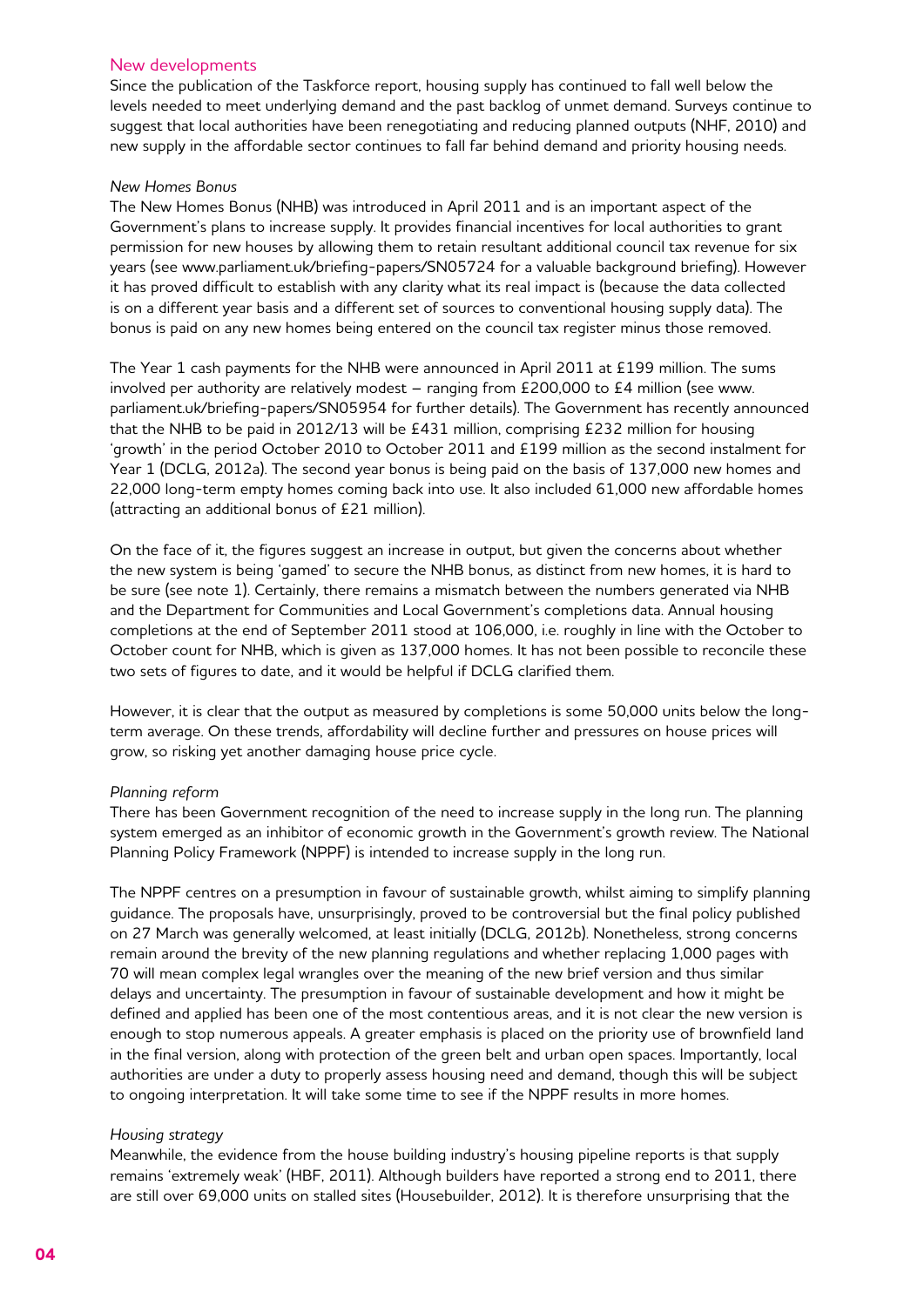Government's Housing Strategy published in November 2011 unveiled a second set of initiatives directed at reviving the depressed housing and construction market:

- **•**  A £500 million growth fund for dealing with infrastructure for housing projects.
- **•**  A £420 million Get Britain Building investment fund to help provide finance for medium and small builders (increased to £570 million in the 2012 Budget).
- **•**  A Mortgage Indemnity Insurance scheme to help underpin mortgages for first-time and other buyers of new homes (100,000 new home purchases to be assisted).
- The Build Now, Pay Later scheme on public sector land (100,000 homes to be built).
- **•**  A reformed and enhanced Right to Buy with receipts being put back into new building (100,000 new homes to be funded).
- **•**  A £30 million fund for self build.
- **•**  Plus all the elements related to the NPPF and the New Homes Bonus and the reform of business rates.

Most of the measures relate directly or indirectly to increasing supply (and hence the construction industry), though none alone will transform the supply of housing. The Housing Minister has suggested that these measures will result in an additional 300,000 homes being built alongside the 170,000 homes likely to be achieved under the 'affordable rent' programme to 2015. This would be a significant contribution if it is achieved, but more than 750,000 homes would be needed to achieve unmet demand based on household projections (DCLG, 2010).

#### *'Affordable rent' programme*

Evidence is also emerging on the impact of the Government's policies for new social and affordable housing. Despite a 60 per cent cut for housing in the Comprehensive Spending Review, the Government is confident that it will deliver 170,000 affordable/social homes through the National Affordable Homes Programme (NAHP) over the next three years. This relies on stretching Government subsidy over more units by charging near (i.e. up to 80 per cent) market rents on new social lets and a proportion of re-lets, leveraging a much higher proportion of development costs in from the private sector and expecting housing associations to contribute by running down their balance sheets.

It is uncertain whether the 'affordable rent' regime is viable beyond the current spending period. First, the differential between social housing and affordable housing rents varies considerably across England. In some areas social housing rents are at or even above market rents and thus there is little potential for creating an 'affordable' rental market. Elsewhere there are considerable differentials between social and market rents and this creates a space for 'affordable' rental products, with and without housing benefit subsidy. However, there are emerging concerns about the affordability of these higher rents to those prioritised for affordable housing, particularly once the welfare reforms come fully into effect in 2013. Second, some associations are close to their borrowing limits and although higher rents ought to increase their borrowing capacity there is still limited borrowing available. Third, the big gain is in converting existing social housing units to 'affordable' rents but this is constrained by the rate of turnover. It can also only happen once. Taken together, this suggests the outcome will vary considerably between associations and areas.

At this stage it is difficult to provide any precise estimate of the long-term effect of the new regime. Suffice to say work is proceeding in Whitehall to find alternative funding models such as the reformed Real Estate Investment Trusts.

#### *Real Estate Investment Trusts*

The 2012 Budget set out the new Real Estate Investment Trust (REIT) regime aimed at attracting investors to full market and 'affordable' rental housing. It is accepted that there may need to be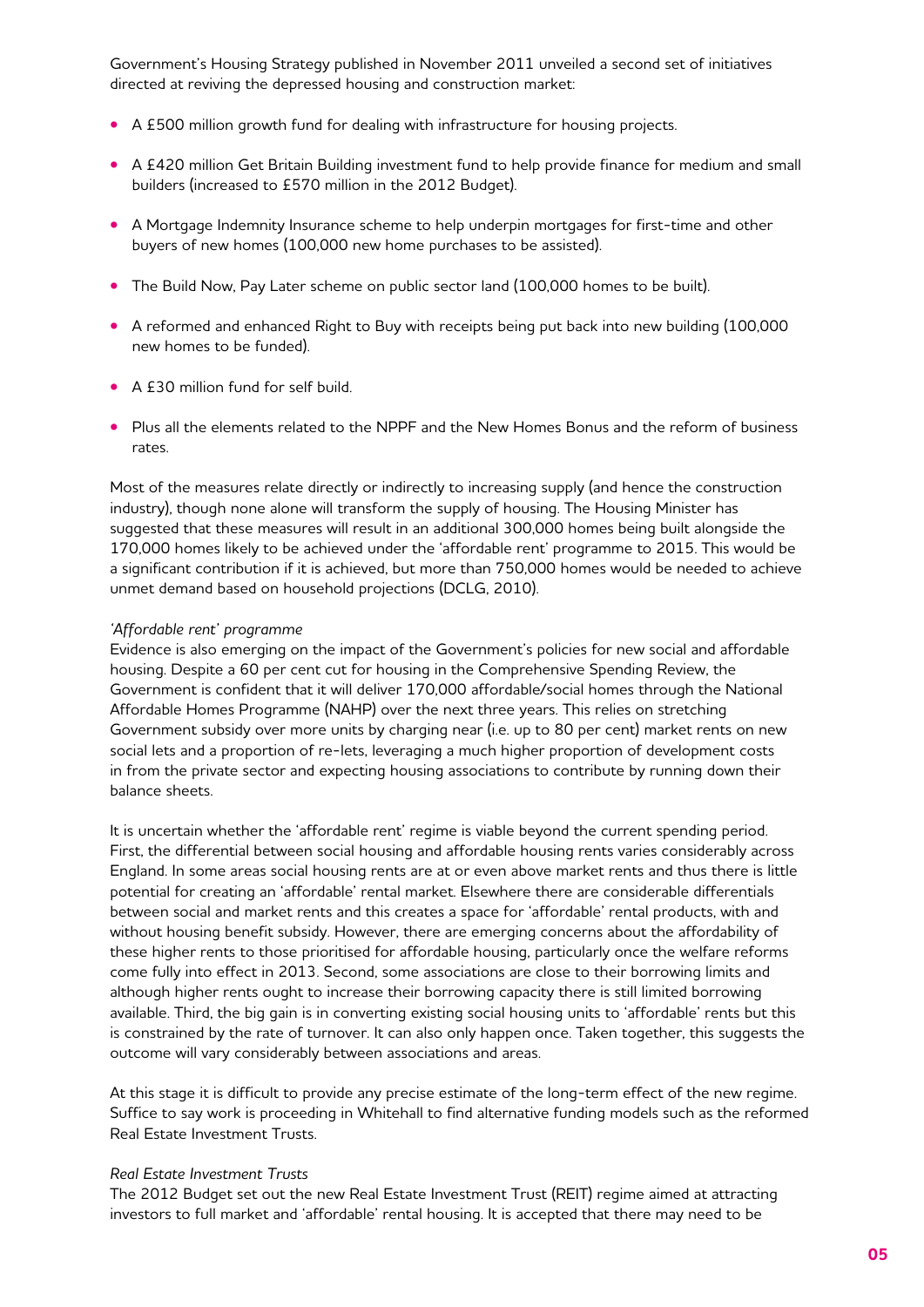further modifications to create a REIT suitable for funding social housing; not least around issues such as trading property and transferring vacant social rental homes. As announced in the Budget, the Government has now published its consultation document (www.hm-treasury.gov.uk/d/condoc\_ reforms\_to\_reit.pdf)

The scale of the new 'affordable' rent regime assumes a continued supply of private finance at a time when both the volume of funding and the cost and terms of the loans are in question, with the likelihood that there will be greater reliance in the medium term on capital markets rather than bank lending. The move to 'affordable' rents will also diminish the supply of traditional social housing at social housing rents (and tenants moving to the new regime will have less security of tenure). There remain serious concerns about the impact on Housing Benefit of the new regime and how it will interact with the welfare reforms currently being progressed by the Government, in particular the Housing Benefit and overall social security caps. There are early signs that investors and ratings agencies are playing ever closer attention to the impact of the new welfare arrangements on housing association cash flows.

Given that part of the rationale for the Department of Communities and Local Government is the administration and delivery of public subsidy, there are grounds for believing that grant will continue to be available on a selective basis for mixed-funded schemes. Reduction does not mean elimination, not least because it is recognised by officials that there are many circumstances where grant is needed to make schemes work. However, it may become a residual input into a viability calculation, rather than the starting point.

#### Tackling volatility in the long run: conclusions

The Government has set considerable store by the New Homes Bonus and the reformed planning system. The first is not proven, and the second has only recently come into force. The number of starts under the new Affordable Rent programme is modest but even if the full 170,000 new homes forecast are delivered, current and backlog demand cannot be met with a programme on this scale. Housing statistics also need to be more closely aligned in order to assess fully the impact of these initiatives. The serious shortfall in housing supply has worsened, exacerbating our exposure to housing market cycles, with all the consequences this has for households, communities and the economy.

#### **Tackling housing market volatility in the short run**

Improving the underlying balance between demand and supply is the key to reducing underlying inflationary pressures in the housing market. However, it is clear that this will not be achieved in the near future. In any case short-term volatility may also arise from macroeconomic volatility or changes in financial conditions. Consequently, counter-cyclical policies are also required to tackle volatility. The most plausible instruments identified by the Taskforce were mortgage credit controls, as an instrument of macro-prudential policy (see note 2), and a move towards a more effective, reformed system of property taxation.

#### New developments

There was a welcome debate on the role of property taxation in the run-up to the 2012 budget, and some speculation that a 'mansion tax' might be introduced on expensive properties. In the event a higher rate of Stamp Duty on properties sold for more than £2 million was introduced. The lack of action on recurrent property value taxation was disappointing. The Taskforce report outlined how the Council Tax could be transformed into a counter-cyclical land and property value tax in stages, beginning with revaluation, moving towards a point-value tax system and in time to full property value tax. This remains an area worthy of serious consideration.

The failure of the 'tripartite' regulatory system to identify and tackle 'systemic' risks to the whole financial system (rather than to individual banks) has been identified as a significant contributory factor in the financial crisis (HM Treasury, 2011). A key part of the Government's reform of the regulatory system is the proposed creation of the Financial Policy Committee (FPC) within the Bank of England. The Financial Services Bill that will lead to its creation is working its way through Parliament. The FPC is intended to contribute to financial stability by monitoring and taking action to remove or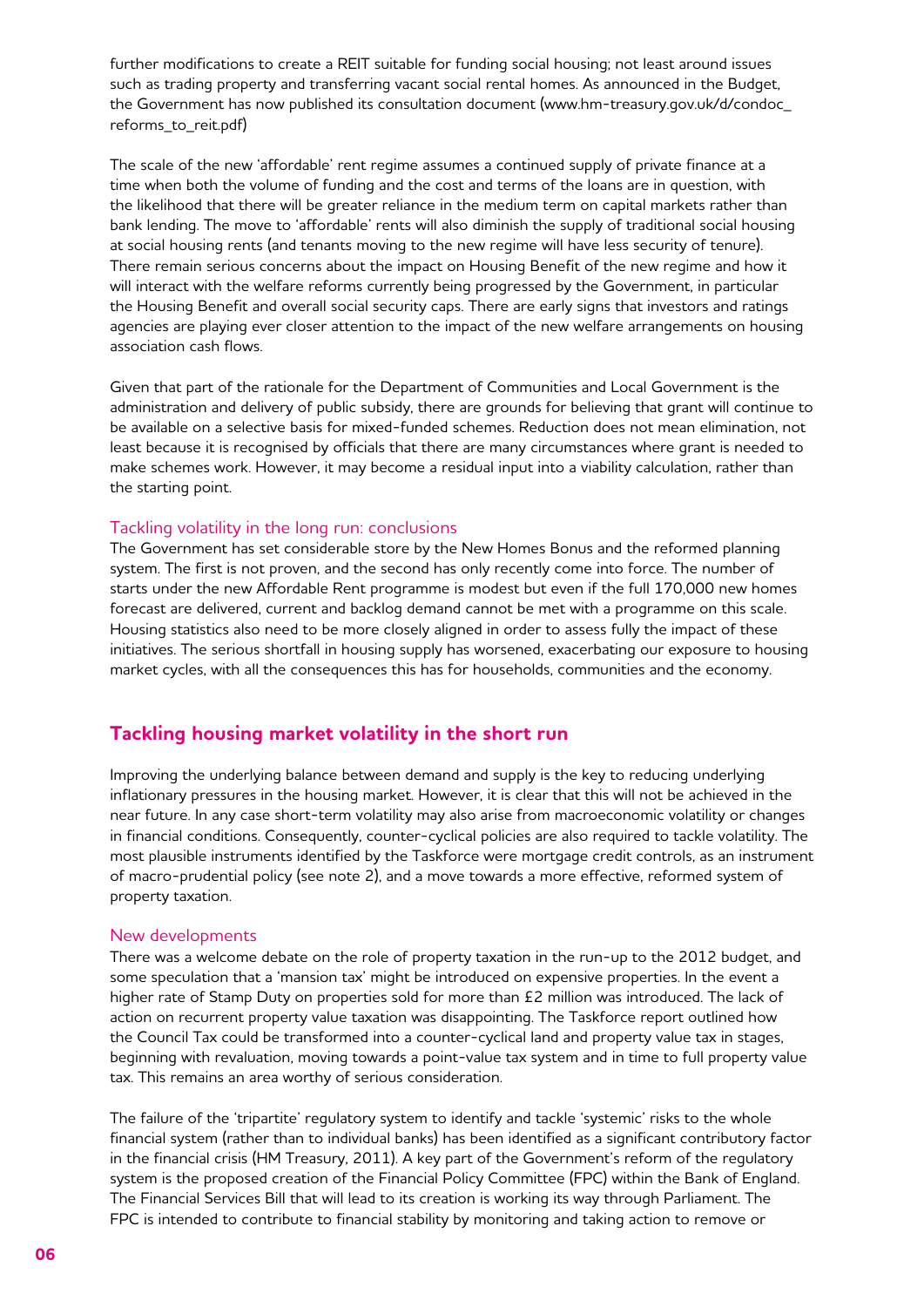reduce systemic risks (Financial Services Bill). An interim Financial Policy Committee was established in February 2011 and has now met. The interim FPC has been asked to advise the Government on the macro-prudential instruments that might be placed at its disposal once legislation has been passed. The Bank of England has issued a discussion paper that solicits responses on this question (Bank of England, 2011), and the Committee's advice to the Government followed its meeting in March 2012 (IFPC, 2012).

The remit of the FPC will include the control of systemic risks arising from unsustainable levels of leverage debt or credit growth (Financial Services Bill 9C(3)(c)). This relates directly to the potential to employ mortgage credit controls. The JRF Taskforce was attracted to the use of counter-cyclical mortgage credit controls, in the form of maximum loan-to-value (LTV) ratios. Unlike interest rates, they are sector specific, and in contrast to capital adequacy rules they are much more difficult to avoid by overseas lenders. Enforcement could be achieved by limiting security to loans that fall within a certain LTV limit at origination. Since the security of a mortgage relies upon national legal systems, erosion by foreign banks would therefore be limited (see note 3).

The interim FPC stopped short of recommending that it should be given powers to impose credit controls in this way. The Bank of England discussion paper raises some pertinent 'cons' of credit controls, as follows:

The principal draw-back to the use of credit controls, such as maximum LTVs, is that they would limit lending to some households that could afford a high LTV mortgage. As the discussion paper observes, *it may be difficult to 'ensure an appropriate trade-off between financial stability benefits, economic activity and societal preferences for home-ownership' (p. 25).* 

The Taskforce also considered micro-prudential regulation of individual mortgage lending decisions, and broadly supported the structure proposed by the Financial Services Authority in its mortgage market review (though urged a full impact assessment before details were finalised). Assessing affordability is a more robust approach to assessing risks for individuals than the application of crude lending limits. The Taskforce therefore rejected the use of maximum LTV or loan-to-income (LTI) ratios in the context of micro-prudential regulation.

However, credit controls are worth serious consideration in the context of macro-prudential regulation, and this might over-ride judgements at an individual level. This approach can be justified in two ways:

- **•**  A more stable housing market is of general societal benefit, and therefore can 'trump' the desirability of allowing access to credit to all those who appear able to repay it.
- Reducing volatility can be expected to improve access to home-ownership. This is because volatility has been associated with a long-term rise in house prices in relation to incomes. Home-ownership rates, particularly among younger age groups, began to fall at the same time as the mortgage market was at its most liberal in the mid-2000s.

While the Taskforce considered LTVs as the obvious means through which controls would be applied, there are alternatives, such as the requirement for high LTV mortgages to be backed by higher levels of regulatory capital. This implies a 'softer' and less direct form of control; lenders would have greater discretion to allow high LTV loans. The principal downside of relying on regulatory capital is that overseas banks immediately fall outside the remit. This would place British lenders at a competitive disadvantage as well as weakening the effectiveness of the measure.

The Bank of England discussion paper also moots the use of maximum loan–to-income ratios (LTI) as a tool of macro-prudential regulation. These would appear less attractive than maximum LTV for two reasons:

**•**  Maximum LTIs seem likely to be more far more complex to enforce than maximum LTVs, which have a direct relationship with a mortgage contract in the UK.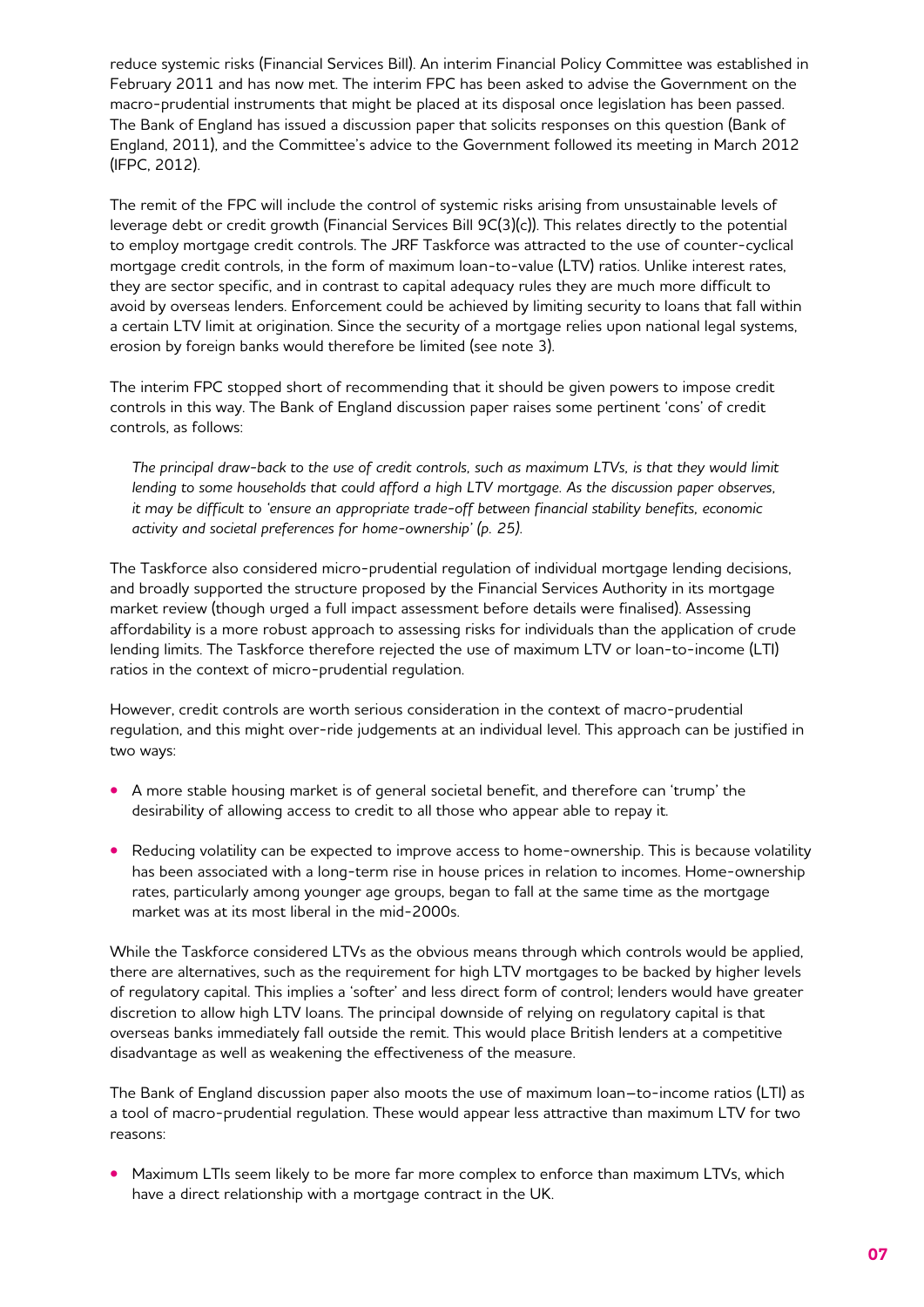**•**  High LTVs are more strongly correlated to mortgage arrears than high LTIs (FSA, 2011), and are an unavoidable factor in driving negative equity.

There is therefore a stronger case for the use of limits on LTVs than for LTIs.

There is clearly support for the use of LTVs as an instrument of macro-prudential policy on the Interim Financial Policy Committee, but the sensitivities concerning their impact on individual borrowers meant the Committee did not advise that it be given powers of direction over such tools at present. However, the issue remains alive since the Interim FPC also noted that 'these tools may be appropriate after further analysis, reflection and public debate' (IFPC, 2012, para. 31).

#### Tackling housing market volatility in the short run: conclusions

There is strong evidence to support the view that the FPC should be given powers to employ quantitative controls on mortgage credit, as a means of securing financial stability. While the Interim FPC did not recommend that it should yet be granted such powers, it has kept the debate alive, and this is an important advance. We believe that this measure could play an important role in containing short-run housing market volatility, although it would be unwise to see it as providing a complete solution. In reforming the structures of financial regulation, the Government is attempting to ensure that risk in the financial system is managed at different levels, notably at the micro and macro levels.

However, the risk remains that key sectors with great destabilising potential are neglected. The housing market is one such sector, as the Interim Financial Policy Committee clearly accepts. It is therefore crucial that government and regulators take a sector-wide – rather than instrument specific – approach to stability, and that a full range of instruments is kept available. The continued neglect of the role that property taxation might play is an obvious concern. The Taskforce report showed how the Council Tax could evolve into a national property tax. By neglecting the management of the housing market as a whole there is a danger that it will reveal the next hole in the system of regulation.

### **Protecting home-owners from the consequences of volatility**

Home-owners are more exposed to the consequences of housing market volatility than other people, although the combination of Housing Benefit cuts and the benefit cap means that tenants are less protected than they have been. Some 840,000 home-owners experienced repossession of their homes in the three decades following 1980. Government strategy since the mid-1990s was to shift responsibility for meeting mortgage interest payments in a crisis to individuals. However, this did not work and large-scale Government intervention was needed after 2008 to limit repossessions. The situation has been helped considerably by the Bank of England's continued policy of very low interest rates, as well as lender forbearance encouraged by the pre-action protocol. The Taskforce concluded that there is a need for a three-tier system, based on the principle of shared responsibility between mortgagors, mortgagees and government.

#### New developments

#### *Mortgage Market Review*

Since the Taskforce report was published the Financial Services Authority (FSA) has brought forward another set of proposals as part of the Mortgage Market Review (FSA 2011a). Following consultation the FSA expected to publish a set of final rules in summer 2012, although it does not envisage implementing them until summer 2013.

The three core aspects of the proposal for responsible lending are:

- **•** An assessment of affordability should be based on net verified income being sufficient to meet mortgage payments after committed expenditure and basic household expenditure is taken into account.
- That the assessment be subject to an interest rate stress test, based on market expectations of future interest rate increases.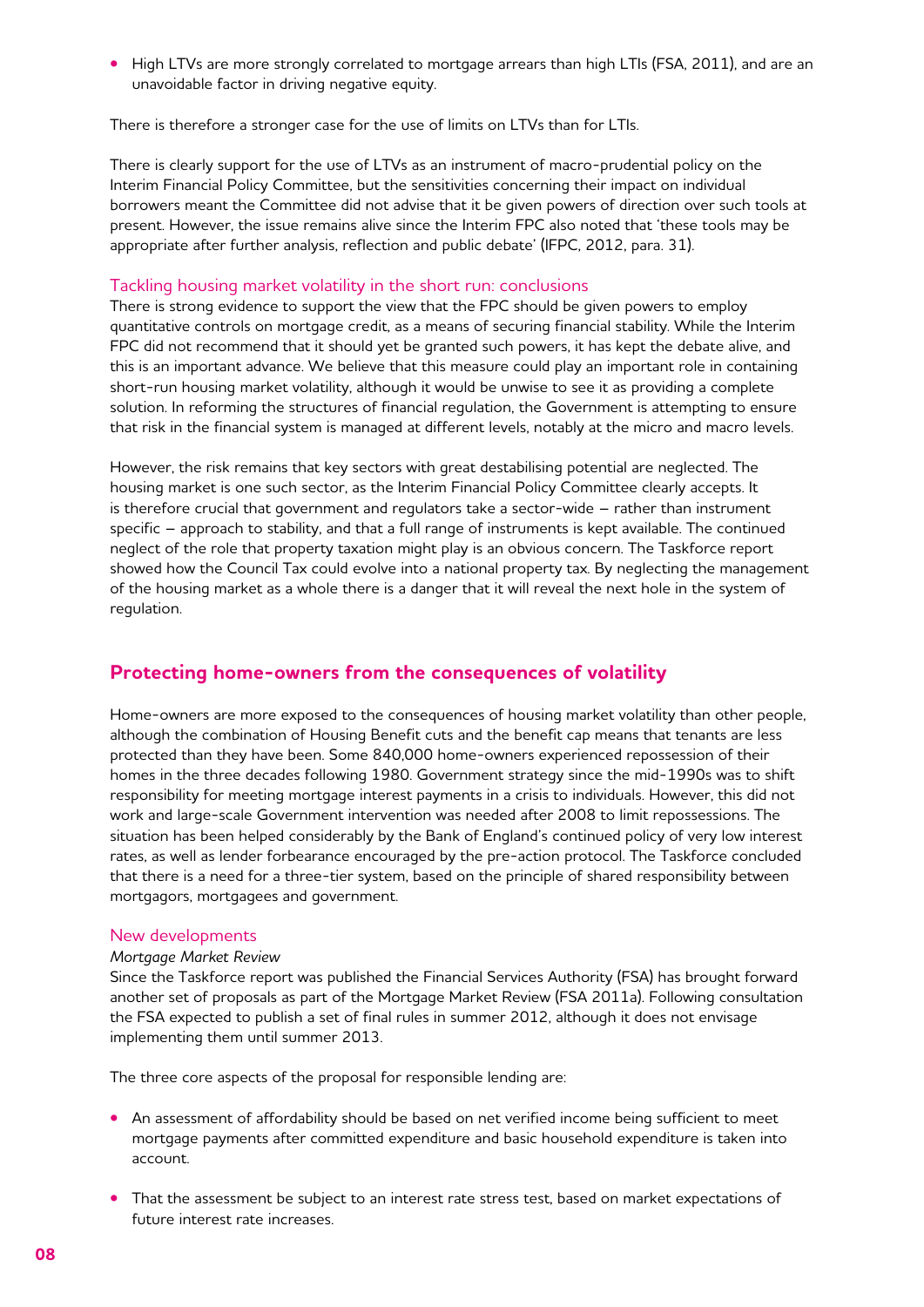• Whilst interest-only mortgages would not be banned, the affordability assessment would assume that a capital and repayment mortgage were in place.

The proposed requirement for an additional 'buffer' in the case of credit-impaired borrowers has been dropped.

However, the Taskforce cautioned that much better information than that presented in the previous set of FSA proposals was required before a decision can be reached on the implementation of these principles. The FSA has produced another extensive impact assessment (FSA, 2011a, Annex I; and FSA, 2011b), and has changed the basis for some of its calculations. However, they are still based on data that is insufficient to produce a robust assessment of affordability as it does not include sufficiently rigorous income data. So, whilst the 'responsible lending requirements' are described having the 'most significant impacts' of the Mortgage Market Review as a whole (FSA, 2011, p. A1:3), '[it] is extremely difficult to identify exactly how the responsible lending requirements will change borrowing in the market or the likely scale of this' (ibid.).

The FSA also suggests that a less prescriptive approach than previously advocated be adopted in relation to the assessment of affordability. It suggests that lenders be required to 'take explicit account of' committed expenditure and basic essential expenditure (FSA, 2011, p. 19). While it is clearly right that there is a balance to be struck in assessing affordability (FSA, 2011, pp. 80-88), some concern remains that there will be scope for a return to overly-optimistic affordability assessments should market conditions turn upwards once again. Much the same problem might arise from discretion given in the application of the interest rate test.

Taken together these concerns justify:

- **•**  Significantly enhanced data collection by the FSA and successor bodies so that it can monitor the impact of the Mortgage Market Review and properly track affordability assessments.
- **•**  Pilot affordability assessments running alongside actual lending decisions before the final rules are implemented. These should employ a variety of affordability methodologies.
- An initial review of the impact of the new rules after three (rather than five) years. This should be used to refine the affordability methodology.

#### *Support for Mortgage Interest*

The Department for Work and Pensions issued a call for evidence on the reform of Support for Mortgage Interest (SMI) in December (DWP, 2011a). The paper sets out the Government's view of the role that state assistance should play in meeting home-owners' mortgage interest costs; that 'it should provide short-term help to people at a time of personal crisis such as loss of employment or relationship breakdown and incentivise work' and that 'taxpayers should not in effect be helping people to acquire personal assets through any potential long-term rises in house prices' (DWP, 2011a, p. 4).

The Taskforce's suggestion that the Sustainable Home-ownership Partnership (SHOP) might form the basis of a better safety net is consistent with this approach. SHOP is based on the principle of a partnership between borrowers, lenders and the Government, each making a contribution to a pooled fund (see note 4). The fund would be used to purchase 'block' insurance from the private sector. Block insurance is much cheaper than individually purchased (retail) insurance as the fees/up-front costs are much reduced. In the event of a designated risk (loss of employment, self-employment, accident or sickness) borrowers would be entitled to a fixed period (e.g. 12 months) of non-meanstested assistance that would cover both interest and capital payments, after a short period of lender forbearance.

This would be a marked improvement over current arrangements, as capital payments are a greater proportion of overall mortgage and interest costs in a period of low interest rates. Caps would not be needed, as contributions are proportionate to payments. Moreover, eligibility would not be lost through the means-testing of a partner's earnings. The system would be compulsory on new mortgages (including re-mortgages) so would be phased in. SHOP does not cover all risks – notably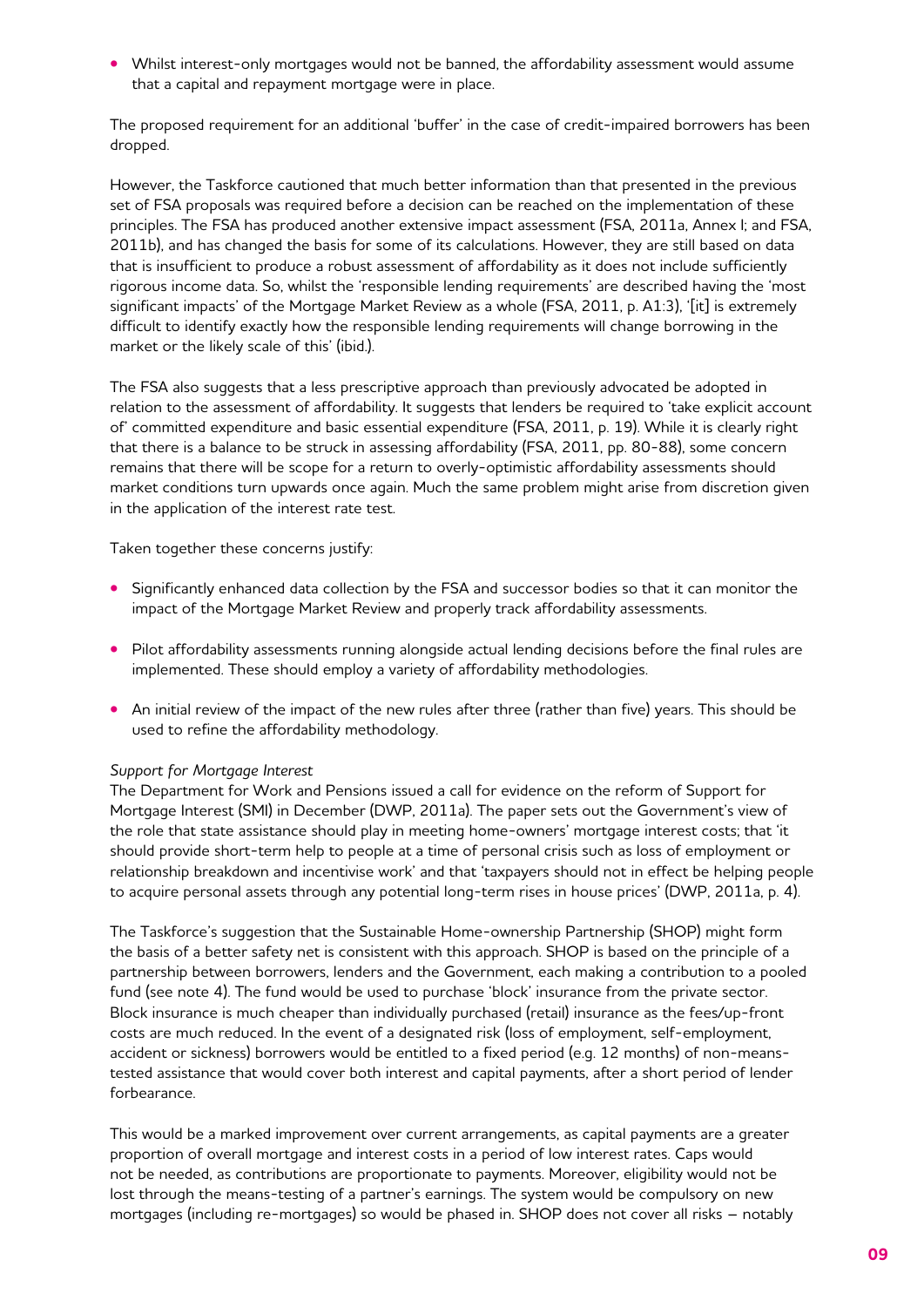relationship breakdown which is an uninsurable risk, so SMI (or equivalent) would need to run in parallel, but could be wound down and primarily aimed at people with long-term needs. This would dovetail neatly with the Government's proposals for longer-term support. The creation of the NewBuy scheme, where Government, builders and lenders have combined to underwrite the risk of higher LTV mortgages is useful here, with Government acting as guarantor behind the scheme.

The DWP consultation paper seeks views on whether longer-term recipients of Support for Mortgage Interest (SMI) might be subject to a charge being placed on their property, perhaps after two years. The charge would take the form of interest paid and an administrative fee, which would be redeemed on sale or death. The DWP notes that relatively few (10 per cent) of people receiving SMI through Jobseeker's Allowance do so for more than two years (DWP, 2011b). However, the majority (80 per cent) of those receiving SMI through Pension Credit and Income Support do so for more than two years (ibid.). In 2010/11, fewer than one-fifth of SMI recipients received JSA, while around half received Pension Credit. Consideration should be given to the impact of people being moved from Employment Support Allowance and Income Support, as employment conditionality is extended as part of wider social security reform.

The Taskforce supported the principle of shared responsibility, and this principle is reflected in the proposal. But the proposal might also have unintended consequences for people in relatively low-value properties in depressed markets, who would be most likely to become 'trapped' in negative equity by accumulated interest being added to the charge. The DWP would be wise to consider the possibility of allowing owners to roll-over the charge on to other properties so as not to discourage mobility or trading down.

The introduction of Universal Credit provides further opportunities for the reform of support for home-owners. SMI would be rolled up into the Universal Credit. In principle it should be easier for home-owners undertaking low-paid work to retain eligibility for support for housing costs within the Universal Credit. However, the removal of earnings disregards for housing costs could make some people worse off by taking low-paid work, which runs contrary to the objective of 'making work pay' (Wilcox, 2012). Wilcox has proposed that SHOP could be incorporated into the Universal Credit, bringing together in and out of work means-tested elements (ibid). He suggests that this would allow the issues of time limits and charges for longer-term claimants to be considered 'within a more constructive context' (ibid., p.31).

#### Protecting home-owners from the consequences of volatility: conclusions

The current system of safety nets for home-owners is inadequate. The broad consensus that has emerged that supports a strategy of responsible borrowing, prudent lending and an effective safety net is welcome. However, behind these principles much work needs to be done. A much more robust evidence base is required before the changes envisaged by the Mortgage Market Review can be assessed, whilst it is important that discretion given to lenders in assessing affordability does not facilitate a return to any irresponsible lending. Safety nets continue to play a crucial role in limiting repossessions, and while the Government's emphasis on shared responsibility is one shared by the Taskforce, it must ensure that there is an effective safety net. In short, a rethink is required to find a solution that improves security for home-owners faced with reductions in income, whilst also meeting the Government's objective of making work pay.

#### **Developing alternatives to ownership**

With access to home-ownership limited, and in decline, the need to identify suitable alternatives is clear. The problem is that there are no widely available alternatives to home-ownership that provide security. Social rented housing continues to play this role for many households, but supply is limited and being undermined as Government treats it more like a temporary safety net. Low-cost homeownership is unlikely to appeal to more than a small minority, leaving the chronically insecure private rented sector as the only alternative to ownership for most people.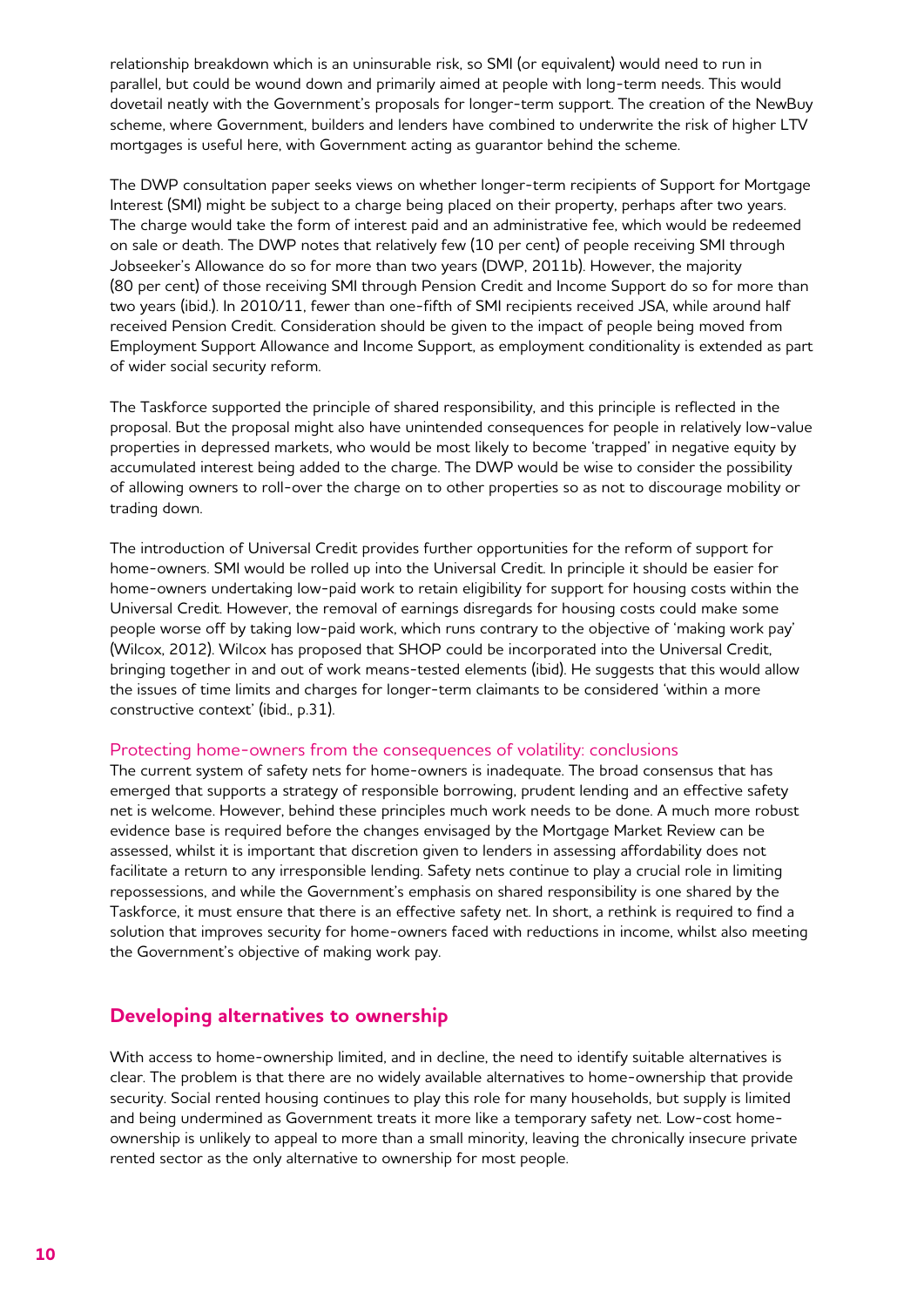#### New developments

Since the publication of the Taskforce report, the evidence suggesting a downward trend in homeownership has strengthened. The contraction of home-ownership, the growth of private renting and the slow decline of social housing has continued, even though regional and local patterns are quite varied (Pawson and Wilcox, 2012). Research published in mid-2011 by the National Housing Federation (NHF, 2011) suggested that in England home-ownership would shrink to around 65 per cent of households by 2025 and this is further supported by research by Cambridge University (CCHPR, 2012). Private renting has grown across all income cohorts, with the largest increases being in the middle and upper quartiles and it is estimated that by 2014 the sector will be larger than the social rented sector (Pawson, 2012). Low-cost home-ownership provision remains very small scale, currently 1 per cent of households according to the English Housing Survey, and although more funds have been channelled through housebuilders to support FirstBuy, overall numbers via funded programmes have not increased – rather the focus has shifted to new build.

In reality the alternatives to home-ownership are quite restricted. Access to social housing and lowcost home-ownership is limited by the rules and funding in place thus placing the private rented sector (PRS) alongside home-ownership as a relatively accessible point of entry. The figure below from the 2009/10 English Housing Survey underlines this. Some 210,000 new households entered the PRS in 2009/10, compared to 48,000 into social housing and 40,000 into home-ownership.



**Figure 1: Number of households moving into and out of sectors, 2010-11**

Base: all households resident less than 1 year

Note: excludes a small number of cases where previous landlord type was unknown.

Source: DCLG English Housing Survey, full household sample

#### *Institutional investment in private renting*

Searching for ways to attract institutional investment into rental housing has been something of a 'holy grail' (Stephens, 2011), its most recent appearance being in the CLG select committee report on housing supply (CLG Committee, 2012). Institutional investment is often seen as being the key to transforming the PRS into an accessible and secure alternative to home-ownership. The Government has recognised this and has moved to try to build new momentum behind institutional investment in the sector with a view to ensuring a step change in supply (not least given a degree of uncertainty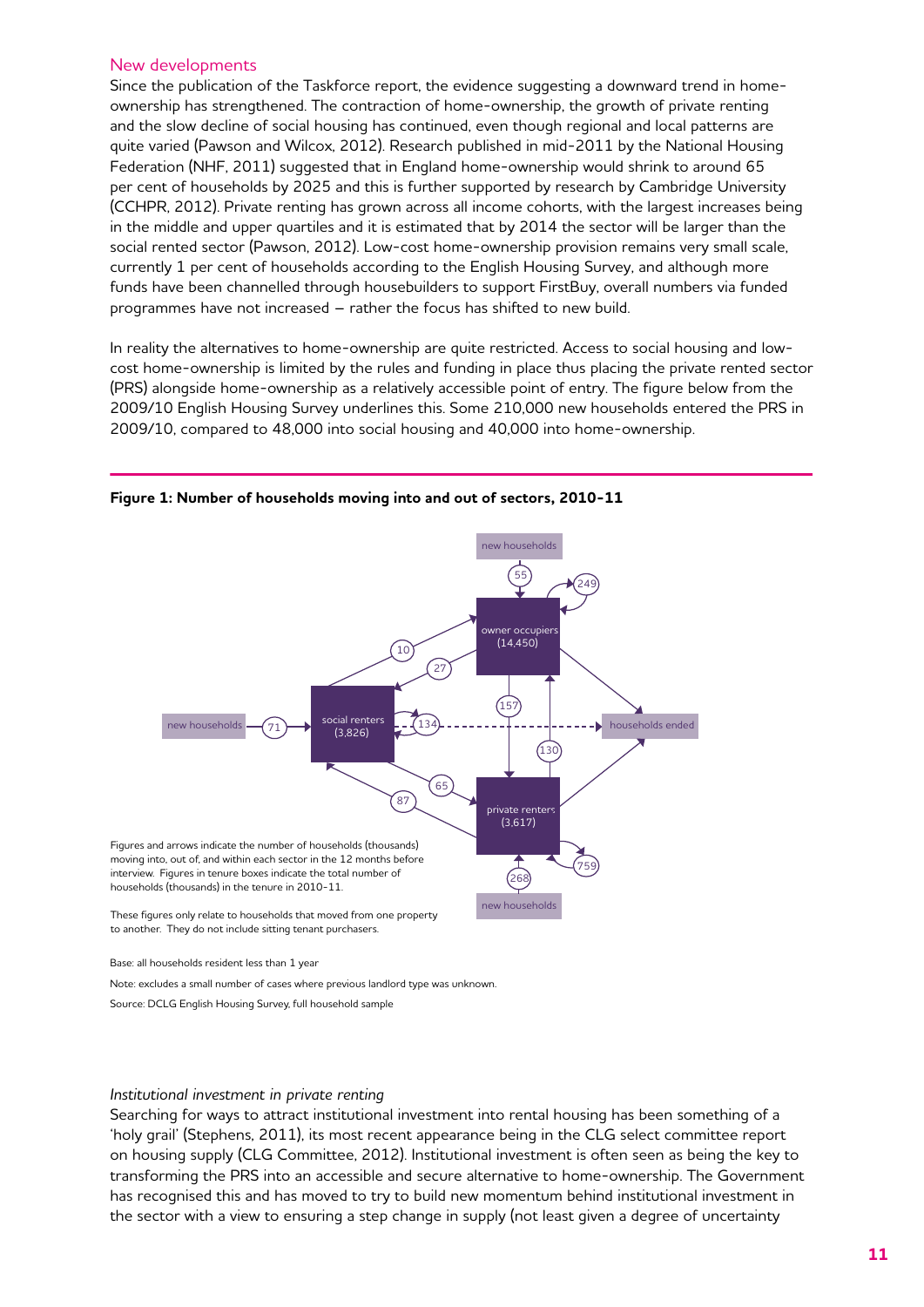as to whether the Buy to Let market could fund the required expansion). Real Estate Investment Trusts (REITs) are the Government's preferred mechanism. The UK has tried to create a REIT regime over a number of years and HM Treasury recently undertook an informal consultation of further proposals set out in the March 2011 Budget (HM Treasury, 2011) with a view to incorporating them in the Finance Bill 2012. These included: the abolition of the 2 per cent entry charge for companies; allowing cash to be included in the business assets test; widening eligibility for a spread of investors; giving the three-year 'grace' period for setting up new REITs and relaxing the listings requirement (see note 5): all of which were seen as bringing the rules into line with investor expectations (BDO, 2012). The Treasury has now set out a revised regime taking these proposals forward and details have been published by HMRC (see note 6).

The Montague review (Montague, 2012) of barriers to institutional investment into the private rented sector suggested that developers' obligations to provide affordable housing under Section 106 agreements might be waived, or at least reduced. This would represent a de facto subsidy to the investors. This might be justified if it were to increase supply and was conditional on the housing remaining in the rental sector for a minimum period (as Montague suggests), and on improvements in the security offered to tenants compared to the normal insecure tenancies that are offered by smallscale landlords. This latter point is especially important, and would sit well beside the requirement for housing to remain rented for a minimum period. If such a distortion were to be created, it should also be viewed as being a temporary pump-primer to create a market that scarcely exists – in the way the Business Expansion Scheme did for the private rented sector in general 20 years ago.

Clearly there is continuing momentum inside Government reflecting the growing concerns about the capacity to fund new housing supply. Whether REITs are the answer is a more open question. Recent research on a number of countries has confirmed that REITs and institutional investors currently play only a modest role in the PRS in a market dominated by small investors (Scanlon and Kochan, eds, 2011).

#### *Security of tenure*

Even if REITs do stimulate supply, questions around demand and security of tenure remain. In expanding the role of private renting as an alternative to ownership there is the question as to whether it can meet the needs of all the different types of households that will need to be housed. The Government has rejected any further reforms to security of tenure in the PRS, taking the view it will inhibit investment. However there is a conundrum if it means the sector is not able to properly support those who need long-term secure residence reflecting jobs, schooling or other family requirements. This remains an unresolved tension, and we may have to explore the role that subsidies or the tax regime might play in coaxing landlords into providing greater security and/or lower rents.

#### *Welfare reform*

Investment is driven by returns, making the Government's planned reforms of welfare benefits critically important. The Housing Benefit costs associated with the PRS have risen sharply in recent years, encouraging Government to argue that rents under the Local Housing Allowance (LHA) regime in the sector have become benefit-led, a viewpoint others have challenged (Lister, et al., 2011). LHA eligible rents are now capped at between £250 and £400 a week according to property size and set at the 30th percentile of local market rents compared to the previous median. Subsequent uplifts will be calculated using consumer price inflation rather than actual rents, where this gives a lower increase. Additional restrictions include the raising of the age of the single room rent from 25 to 35, and the introduction of an overall benefits cap from April 2013. The latter makes the 'affordable rent' regime even more problematic in high-cost areas.

With continuing shortages of supply and other reforms such as the spare room restrictions being proposed to deal with under-occupation, a new limited security of tenure provision alongside the benefits cap and a revived Right to Buy scheme, there is little to suggest that the social rented sector is being made any more attractive to prospective tenants.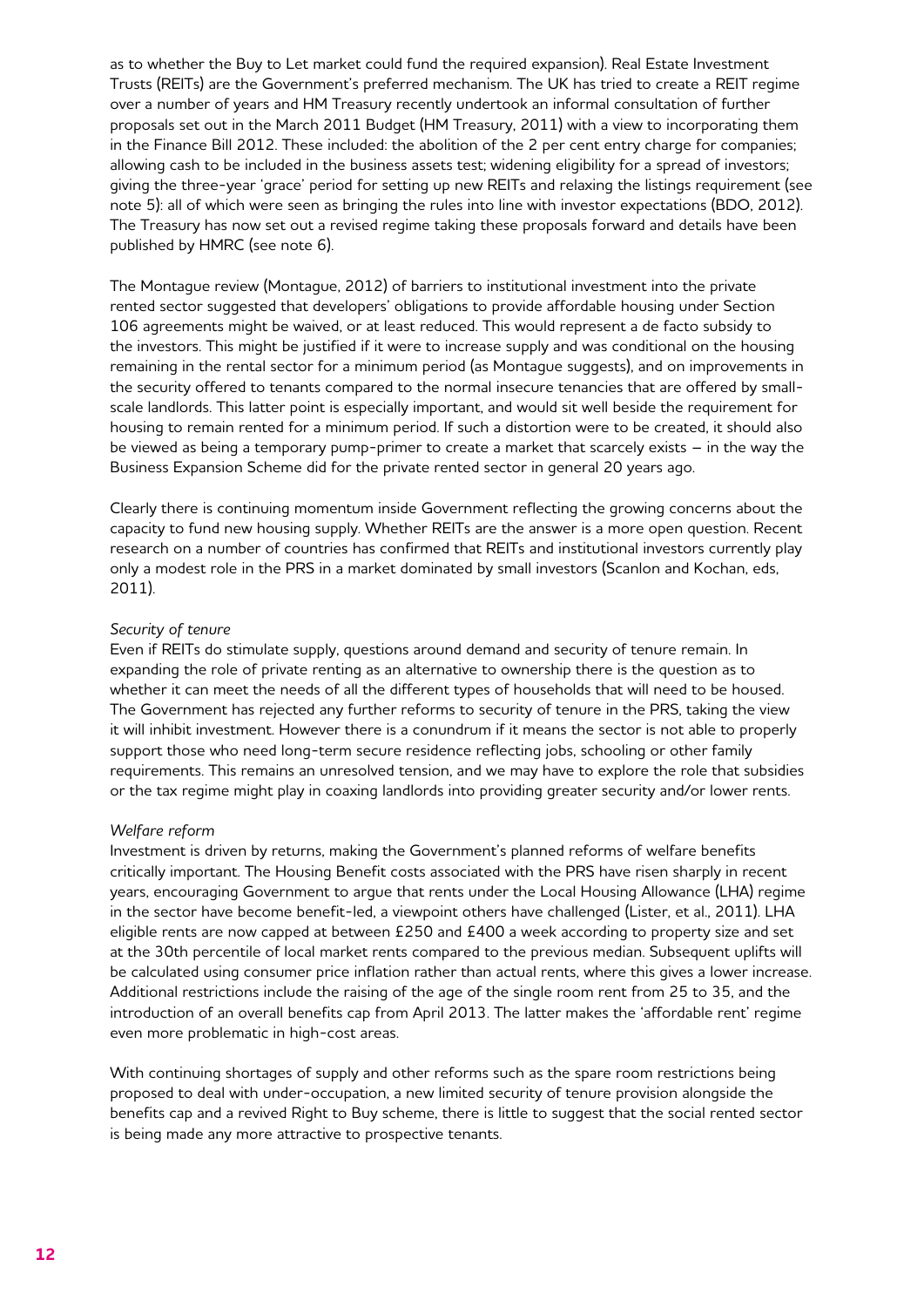#### *Low-cost home-ownership*

Having briefly explored the alternatives being generated by the rented sector we conclude by looking again at low-cost home-ownership and schemes being put in place to enhance access to the sector. As suggested at the start of this section, the Government-backed LCHO regime is now very focussed on funding new build. A number of private equity loan schemes, such as those by Asset Trust, Mill Group and Castle Trust, are on the market or about to launch, but volumes remain small. Housebuilders also have their own schemes, partly as a consequence of the mortgage shortage, but it is not clear whether these are part of a long-term plan. The Bank of England's new Funding for Lending scheme (£80 billion) is intended to bring lower-cost finance into both the small business and residential lending markets. This may help ease some of the constraints borrowers face – access to funds and cost of funds but the support is phased over 18 months and across a number of markets.

#### Developing alternatives to ownership: conclusions

The downward trend in home-ownership may be hardening into a structural change, so highlighting the need to identify alternatives. The Government's efforts have focused on identifying ways to attract institutional investment into the private rental sector, which even if successful, does not address the chronic insecurity that prevails there. Moreover, the Housing Benefit cuts will serve to make tenants less, rather than more, secure. With low-cost home-ownership always likely to be a minority tenure and with the security that is traditionally associated with social renting being diluted, this is an area where we are rapidly moving backwards. A key challenge remains to find ways to make private renting more secure without prompting mass landlord exits from the sector.

## **Overall conclusions**

It is widely accepted that housing market volatility is deeply damaging to many households and to the wider economy. But this progress report shows that in some ways we are moving further away from this goal. The Government has demonstrated that it is prepared to take tough decisions, but it continues to be too timid concerning actions that are needed to bring about greater housing market stability.

## **About this paper**

This paper follows up on the work of the JRF Housing Market Taskforce and reports on the progress made since its final report was published in May 2011. It was written by Mark Stephens and Peter Williams. Mark Stephens is Professor of Public Policy at the Institute for Housing, Urban and Real Estate Research, Heriot-Watt University. He was Academic Adviser to the Taskforce and author of its report. Peter Williams is Director of the Cambridge Centre for Housing and Planning Research, and was a member of the Taskforce.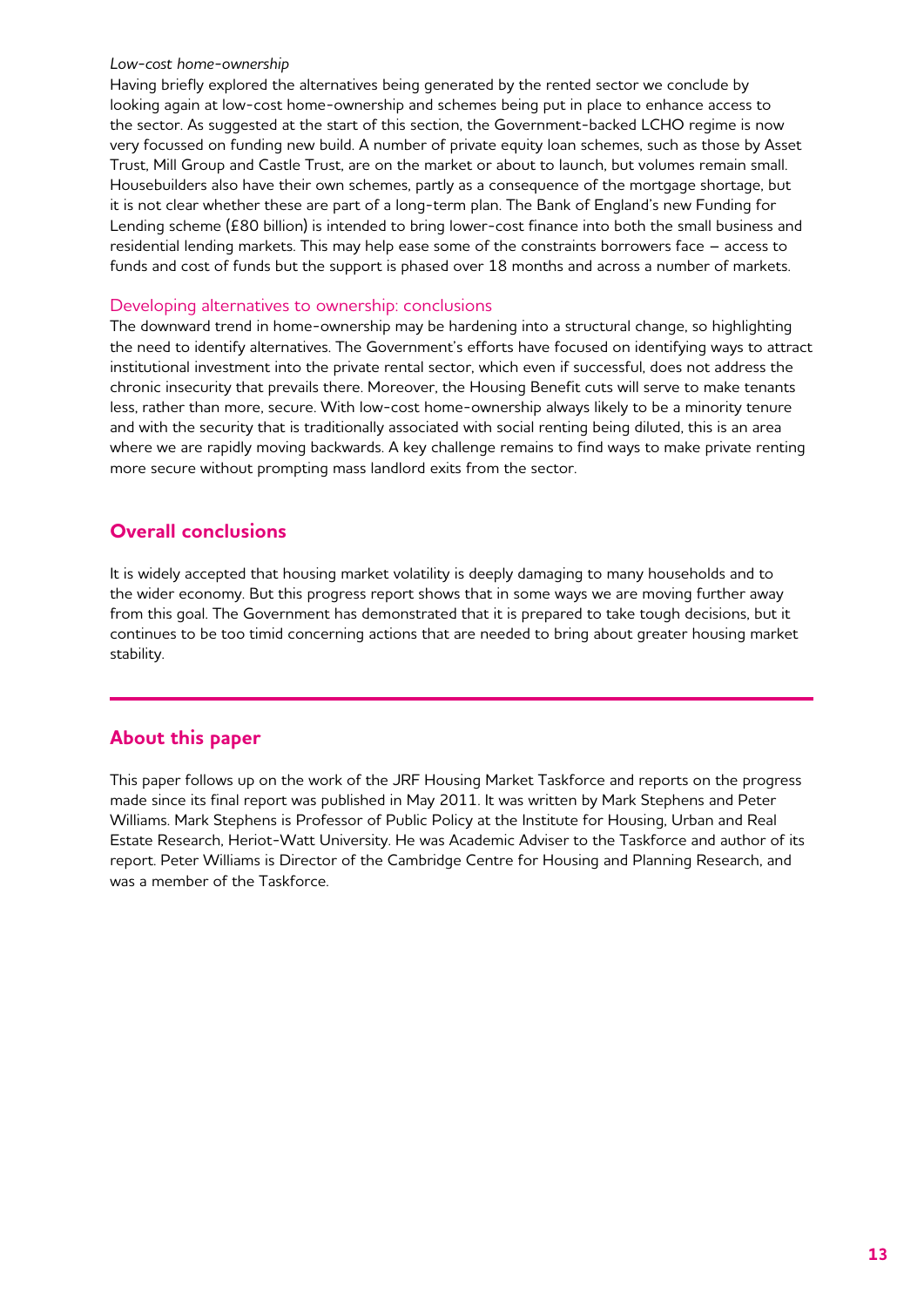## **Notes**

- 1 This uncertainty is reflected in the interpretation of figures from Kensington and Chelsea that suggested that the New Homes Bonus is being paid on Houses in Multiple Occupation that have been re-classified as self-contained units. A very high proportion of the new homes attracting NHB in Kensington and Chelsea were in Band A, which seems to be very unlikely given the area (Hansard, 30 January: Column 542). This was denied by the Government on the basis that they mostly represented conversions and other 'substantive material changes to properties' (Hansard, 27 February: Column 37W).
- 2 Macro-prudential regulation is aimed at containing systemic risks, as opposed to micro-prudential regulation, which is aimed at containing risks in individual banks.
- 3 The separate Scottish legal system would, however, be a consideration.
- 4 This principle of partnership is also reflected in the Government's NewBuy scheme where it is underwriting the risk of lenders making losses on 95 per cent LTV loans to selected buyers. Here the partnership is between government, builders and lenders with a 5 per cent contribution from borrowers.
- 5 http://www.bpf.org.uk/en/files/reita/reita\_org\_documents/analysis/deloitte/Deloitte\_REITs\_-\_ Summary of the regime Dec 2011.pdf
- 6 See http://www.hmrc.gov.uk/tiin/tiin664.pdf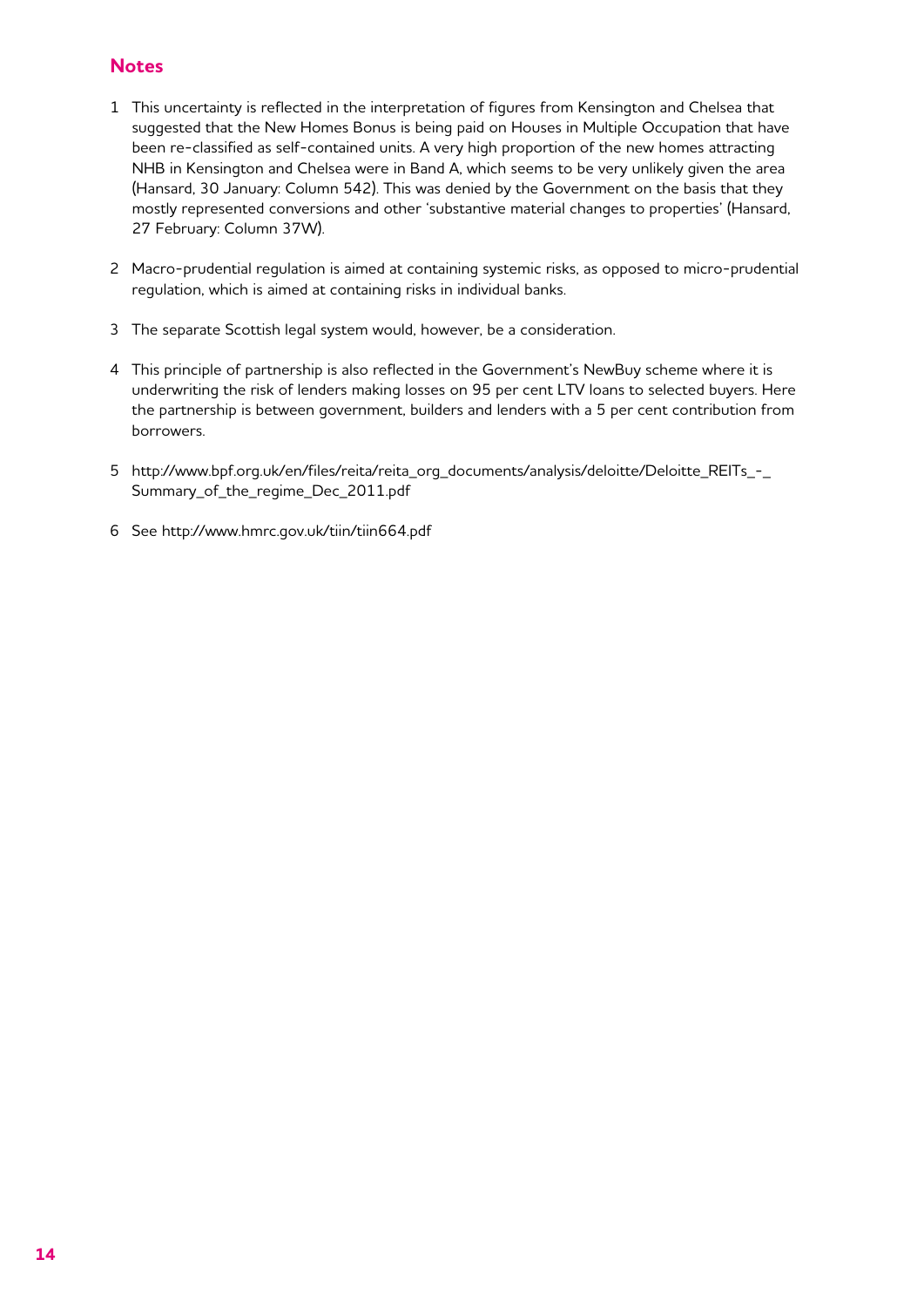## **References**

BDO (2012) *Plugging the Affordable Housing Funding Gap*, London BDO

- CCHPR (2012) *Housing in Transition: Understanding the dynamics of change, a report for the Resolution Foundation and Shelter,* CCHPR, Cambridge
- Communities and Local Government Committee (2012) *Eleventh report. Financing New Housing Supply*, London: CLG Committee
- DCLG (2010) *Household Projections, 2008 to 2033, England,* London: DCLG
- DCLG (2010) Press Notice: *No more red tape for private landlords,* 10 June 2010, DCLG, London
- Hull, A. et al (2011) *Build now or Pay Later? Funding New Housing Supply,* IPPR, London
- Lister, S. et al (2011) *Leading the market? A research report into whether LHA lettings are feeding rent inflation,* BPF/CIH: London
- Scanlon, K. and Kochan, B. (eds.) (2011) *Towards a sustainable private rented sector; the lessons from other countries*, LSE London, London
- Bank of England (2011) *Instrument of macroprudential policy: a discussion paper*, London: Bank of England www.publications.parliament.uk/pa/bills/cbill/2010-2012/0278/2012278.pdf
- HM Government (2010-12) *Financial Services Bill* www.publications.parliament.uk/pa/bills/cbill/2010- 2012/0278/2012278.pdf
- HM Treasury (2011) *A new approach to financial regulation: the blueprint for reform,* Cm 8083, London: TSO www.hm-treasury.gov.uk/d/consult\_finreg\_\_new\_approach\_blueprint.pdf
- DCLG (2011) *The English Housing Survey*, London: DCLG
- DCLG (2012a) *The New Homes Bonus Scheme Grant Determination 2011-12*, DCLG, London
- DCLG (2012b) *The National Planning Policy Framework,* London: DCLG www.communities.gov.uk/ documents/planningandbuilding/pdf/2116950.pdf
- HBF (2011) *New Housing Pipeline*, Q3, 2011, HBF: London
- Housebuilder (2012) *Developers line up for Get Britain Building Fund,* 24/25, January/February, London: **HBF**
- IPPR (2011) *We must fix it: Delivering reform of the building sector to meet the UK's housing and economic challenges,* London: IPPR
- Interim Financial Policy Committee (IFPC) (2012) Record of the Interim Financial Policy Committee Meeting 16 March 2012, London: IFPC
- Department for Work and Pensions (2011a) *Support for Mortgage Interest: Informal call for evidence*, London: DWP www.dwp.gov.uk/docs/support-for-mortgage-interest-call-for-evidence.pdf
- Department for Work and Pensions (2011b) *Support for Mortgage Interest: Impact assessment,* London: DWP www.dwp.gov.uk/docs/support-for-mortgage-interest-call-for-evidence-ia.pdf
- Financial Services Authority (2011a) *Mortgage Market Review: proposed package of reforms,* CP11/31, London FSA www.fsa.gov.uk/static/FsaWeb/Shared/Documents/pubs/cp/cp11\_31.pdf